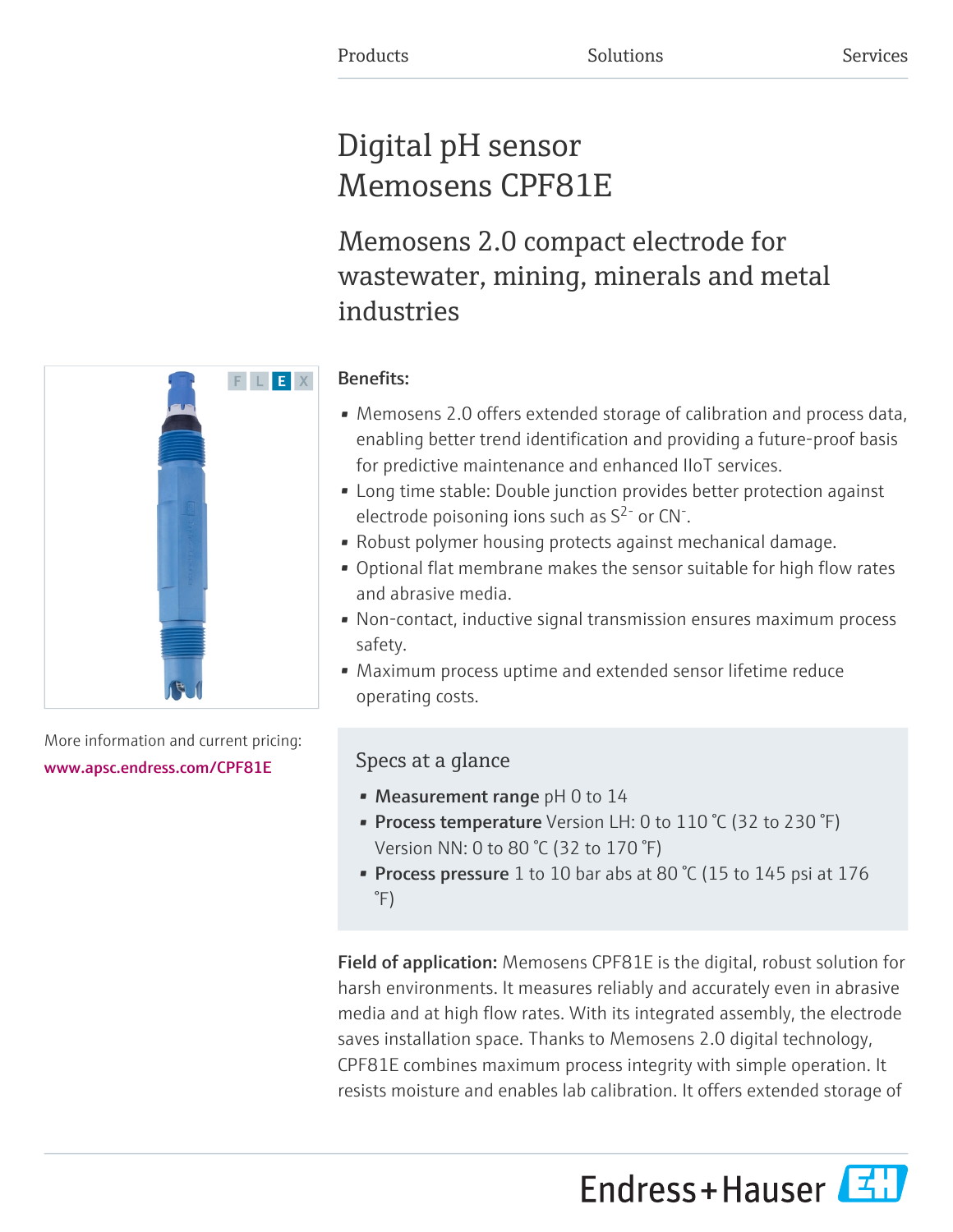calibration and process data providing the perfect basis for predictive maintenance.

# Features and specifications

### pH Measuring principle

Potentiometric

### Application

Flotation, leaching, neutralization, outlet monitoring

### Characteristic

Resistent against electrolyte poisoning and dirt repellent gel-electrode including process connection NPT 3/4"

### Measurement range

pH 0 to 14

### Measuring principle

Gel-compact electrode with double chamber reference system, kalium nitrate bridge electrolyte and PTFE-diaphragm

### Design

Compact electrode in PPS housing with NPT 3/4" process connection

### **Material**

Housing: PPS pH electrode: lead-free membrane glass Double chamber reference system: KNO3 and KCl/AgCl

### Dimension

Diameter: 22 mm (0.87 inch) Length (protcetion guard, long shaft): 150 mm (5.91 inch) Length (flat membrane): 140 mm (5.51 inch)

### Process temperature

Version LH: 0 to 110 °C (32 to 230 °F) Version NN: 0 to 80 °C (32 to 170 °F)